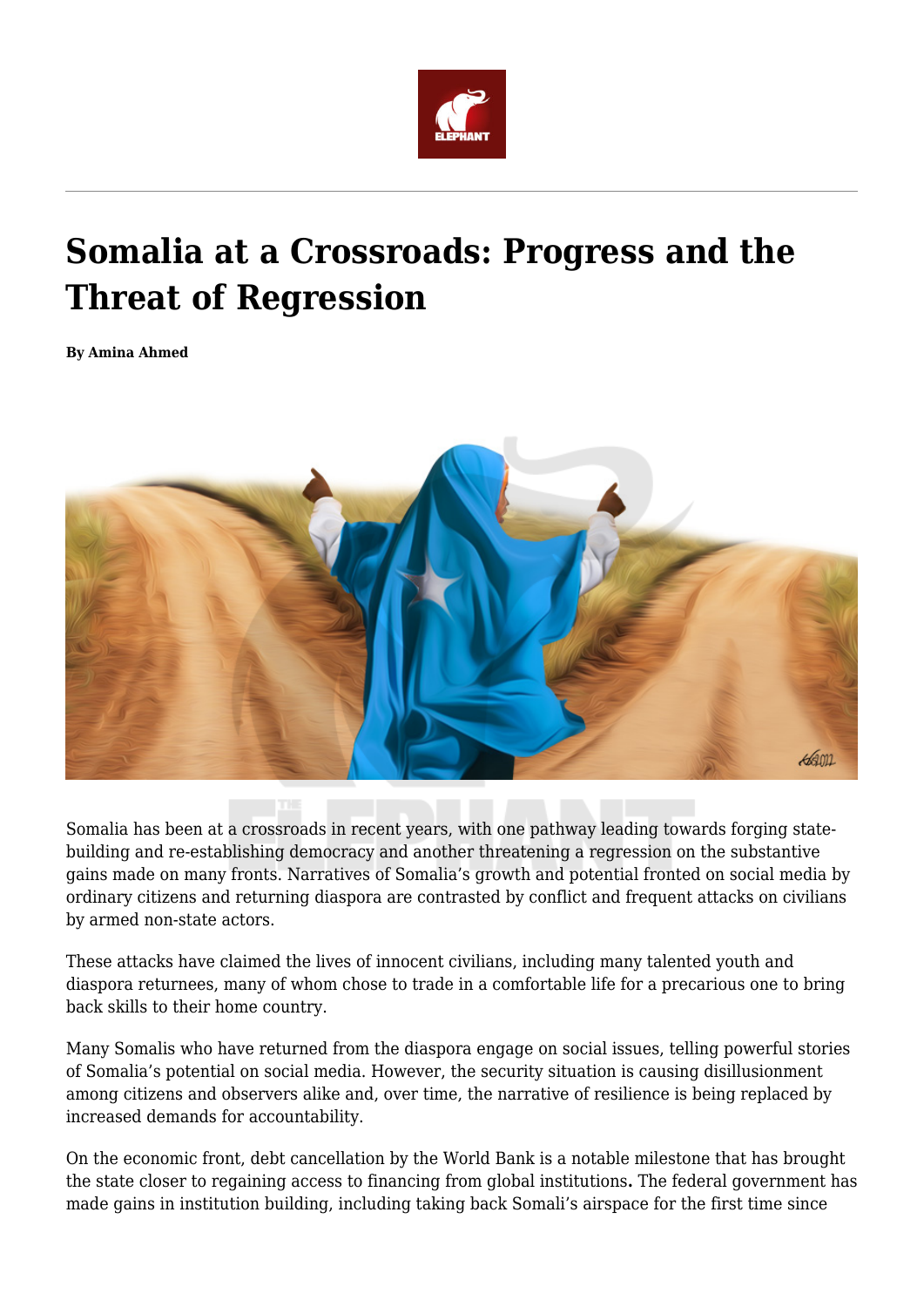the civil war broke out in 2017.

While the reach of the federal government has expanded, tensions between the central government and federal member states—characteristic of similar systems in many contexts across the world—has re-emerged more overtly. For example, armed clashes between the Somali National Army and Jubaland state forces broke out in February 2020, with the heightened tensions culminating in more intense fighting in January 2021 that claimed the lives of over 20 civilians and led to the displacement of many others.

The Somali government has accused Kenya of meddling and harbouring hostile forces, a claim the government of Kenya has refuted. The Jubaland conflict, coupled with a maritime border dispute at the International Court of Justice, forms the backdrop of an enduring diplomatic rift between the two neighbouring and interdependent countries.

## **AMISOM**

Continued attacks by al-Shabaab in the country, and particularly in the capital, have called into question the role of the African Union peacekeeping force in stabilizing Somalia. The armed extremist group still controls some parts of Somali territory.

The "ungoverned" spaces that remain in the control of al-Shabaab pose the single biggest threat to the country's stability. The African union-backed force and the Somali Armed Forces have faced a difficult mission in liberating towns from the hands of the militant group. The presence of international troops in some parts of the country keeps the group at bay but, with the current security architecture, it is a seemingly herculean task to keep the group from taking over locations with a power vacuum in the long-term. And while some domestic actors have been calling for the withdrawal of AMISOM forces, if not well planned, their departure could have catastrophic consequences; stabilizing Somalia against the backdrop of a haphazard withdrawal will be untenable.

Continued attacks by al-Shabaab in the country and particularly in the capital have called into question the role of the African Union peacekeeping force in stabilizing Somalia.

The withdrawal of United States troops from Afghanistan and the ensuing chaos has reignited the debate about the utility of militarized foreign interventions in stabilizing countries in conflict. But while the historical contexts of Afghanistan and Somalia are different, there are parallels to be drawn and lessons to be learned.

In international law, there are limited circumstances in which foreign military interventions are sanctioned to enforce the "right to protect". The principle of *jus cogens* comes into play when protecting civilians overrides state sovereignty because a state is unable or unwilling to protect them, for instance, in the context of genocide.

However, in the new millennium, the US "war on terror" normalized foreign military interventions for counter-insurgency operations and to "liberalize" countries. However, interventions in Iraq, Libya, and the Sahel have failed to achieve their objectives and have instead led to further instability.

The AMISOM intervention in Somalia dates back to 2007 when the troops were given a counterinsurgency task. Its current mandate is mainly under the auspices of Kenya's war against the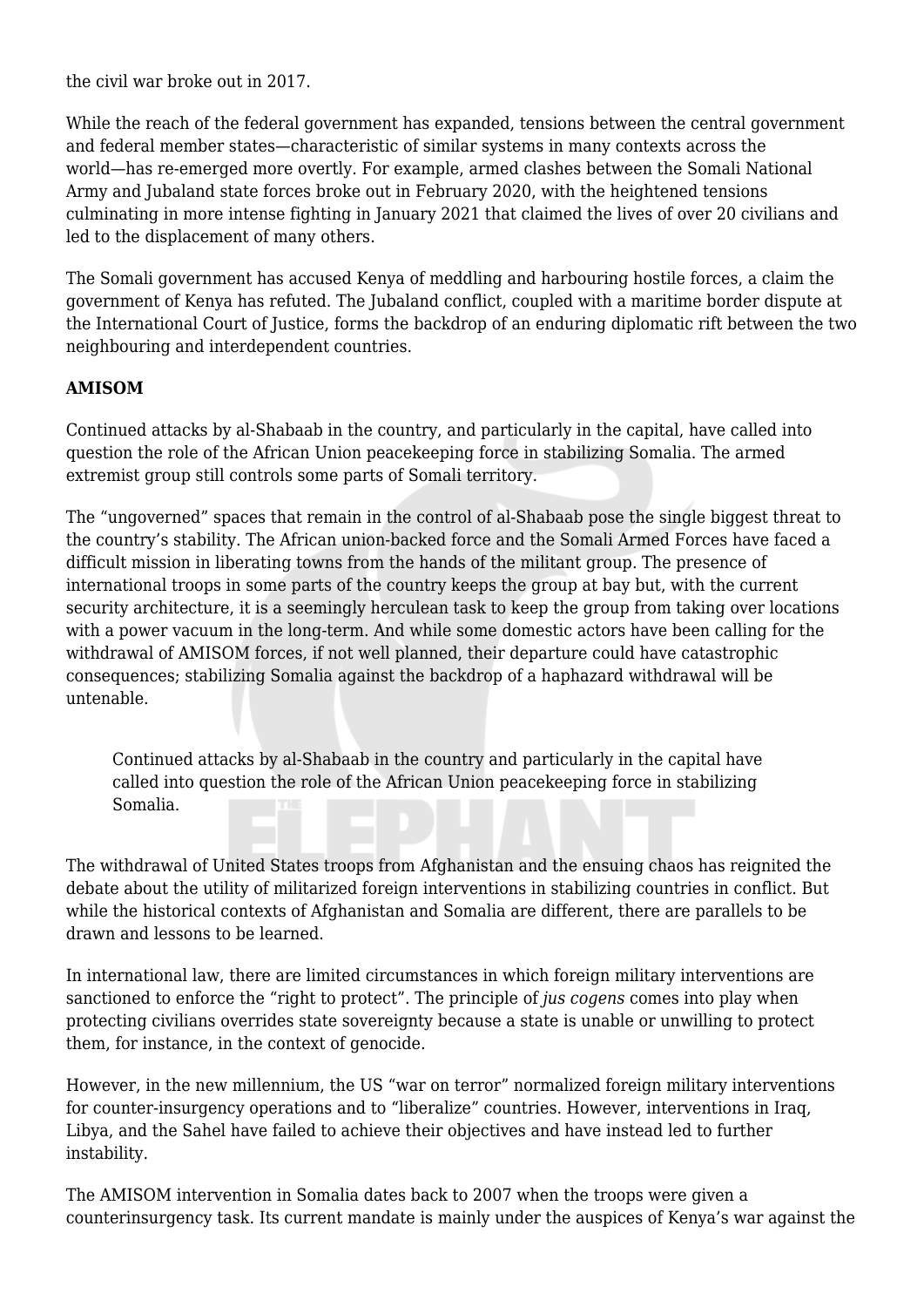al-Shabaab, which has claimed numerous attacks in Kenya. Kenya's 2011 military intervention was absorbed into AMISOM with a renewed United Nations Security Council mandate in 2013. The main objectives of the peacekeeping forces from five African countries were to stamp out the al-Shabaab threat, reinforce the role of Somali security forces in providing security for the political process, and peacebuilding with a gradual handover to the country's forces.

While AMISOM has partly secured the capital and continues to prop up the political establishment in Mogadishu, an evaluation of the performance of the peacekeeping force at a time of the force's likely withdrawal indicates that the mission is far from having achieved the objectives set out in its mandate.

AMISOM's mandate, which was extended by three months in December in 2021, will soon expire, and the fate of the mission will be decided in March. As one scholar argues, the AU mission has been stuck on basics and has failed to create a peace that paves the way for state building. Without control of territory and governance structures at different levels, the security gap remains the biggest impediment to state building.

The African Union has proposed a transitional mission with a focus on handing over to Somali security forces. The European Union, which funds AMISOM, has realized that a purely militarized solution is unsustainable, and even counterproductive, in resolving Somalia's crisis and has called for changes if it is to continue supporting the mission. On the other hand, the Somali government has rejected an extension of AMISOM's mandate.

The AU mission has been stuck on basics and has failed to create a peace that paves the way for state building.

While Somalia's crisis appears to be a military question and is primarily dealt with as such, it is at its core an issue tied to the politics of the country and to state building. Any initiative to promote stability and a durable peace should consider local ownership through investment in a Somali-led state-building process.

## **Elections**

The election of President Farmajo in 2017 ushered in a new era since the collapse of the state and was the first peaceful transition in the country for decades, and was lauded for the hope for the future that it represented.

However, elections that should have taken place two years ago have been delayed by a year, with a gridlock among political stakeholders threatening a potentially dangerous turning point in Somalia. There were real fears that the country would descend into conflict when political actors mobilized the military to contest power. While negotiations supported by the international community diffused the tensions, what is seemingly a zero-sum and highly fragmented politics keeps the country on edge, as witnessed in this current electoral cycle.

There were real fears that the country would descend into conflict when political actors mobilized the military to contest power.

While significant in the practice of democracy, elections are not a panacea for the problems that face post-conflict states; they can spark new conflict and divisions. To achieve positive progress in